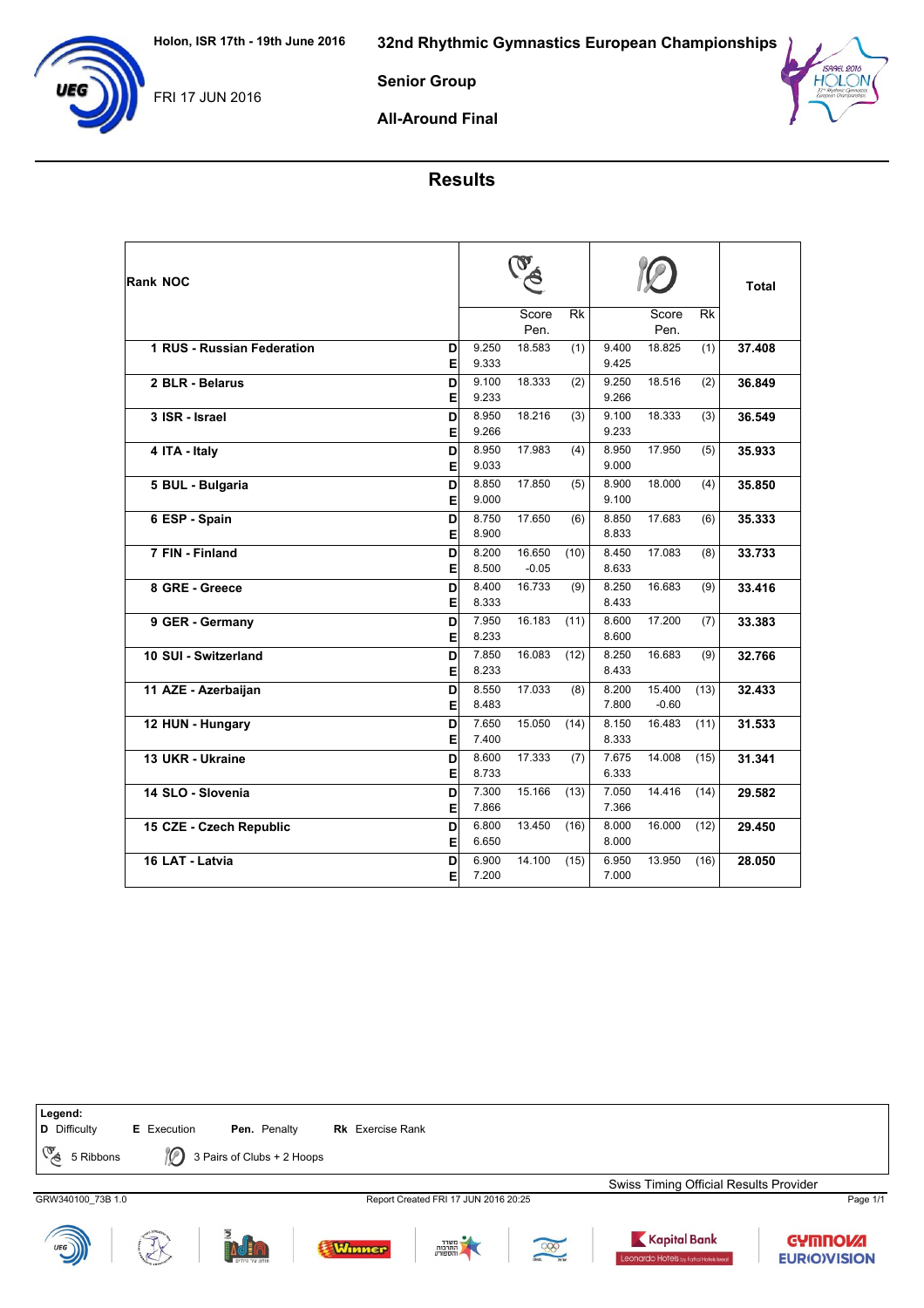

Senior Group



Qualification

## Results

|              | Rank Name                 | <b>NOC</b><br>Code | D<br><b>Score</b> | Е<br><b>Score</b> | Pen.    | <b>Total</b> |
|--------------|---------------------------|--------------------|-------------------|-------------------|---------|--------------|
| 1            | <b>Russian Federation</b> | <b>RUS</b>         | 9.400             | 9.425             |         | 18.825 Q     |
| $\mathbf{2}$ | <b>Belarus</b>            | <b>BLR</b>         | 9.250             | 9.266             |         | 18.516 Q     |
| 3            | Israel                    | <b>ISR</b>         | 9.100             | 9.233             |         | 18.333 Q     |
| 4            | Bulgaria                  | <b>BUL</b>         | 8.900             | 9.100             |         | 18,000 Q     |
| 5            | Italy                     | <b>ITA</b>         | 8.950             | 9.000             |         | 17.950 Q     |
| 6            | Spain                     | <b>ESP</b>         | 8.850             | 8.833             |         | 17.683 Q     |
| 7            | Germany                   | <b>GER</b>         | 8.600             | 8.600             |         | 17.200 Q     |
| 8            | Finland                   | <b>FIN</b>         | 8.450             | 8.633             |         | 17.083Q      |
| 9            | Greece                    | <b>GRE</b>         | 8.250             | 8.433             |         | 16.683 R1    |
| 9            | Switzerland               | SUI                | 8.250             | 8.433             |         | 16.683 R1    |
| 11           | Hungary                   | <b>HUN</b>         | 8.150             | 8.333             |         | 16.483 R3    |
| 12           | <b>Czech Republic</b>     | <b>CZE</b>         | 8.000             | 8.000             |         | 16.000       |
| 13           | Azerbaijan                | <b>AZE</b>         | 8.200             | 7.800             | $-0.60$ | 15.400       |
| 14           | Slovenia                  | <b>SLO</b>         | 7.050             | 7.366             |         | 14.416       |
| 15           | Ukraine                   | <b>UKR</b>         | 7.675             | 6.333             |         | 14.008       |
| 16           | Latvia                    | LAT                | 6.950             | 7.000             |         | 13.950       |